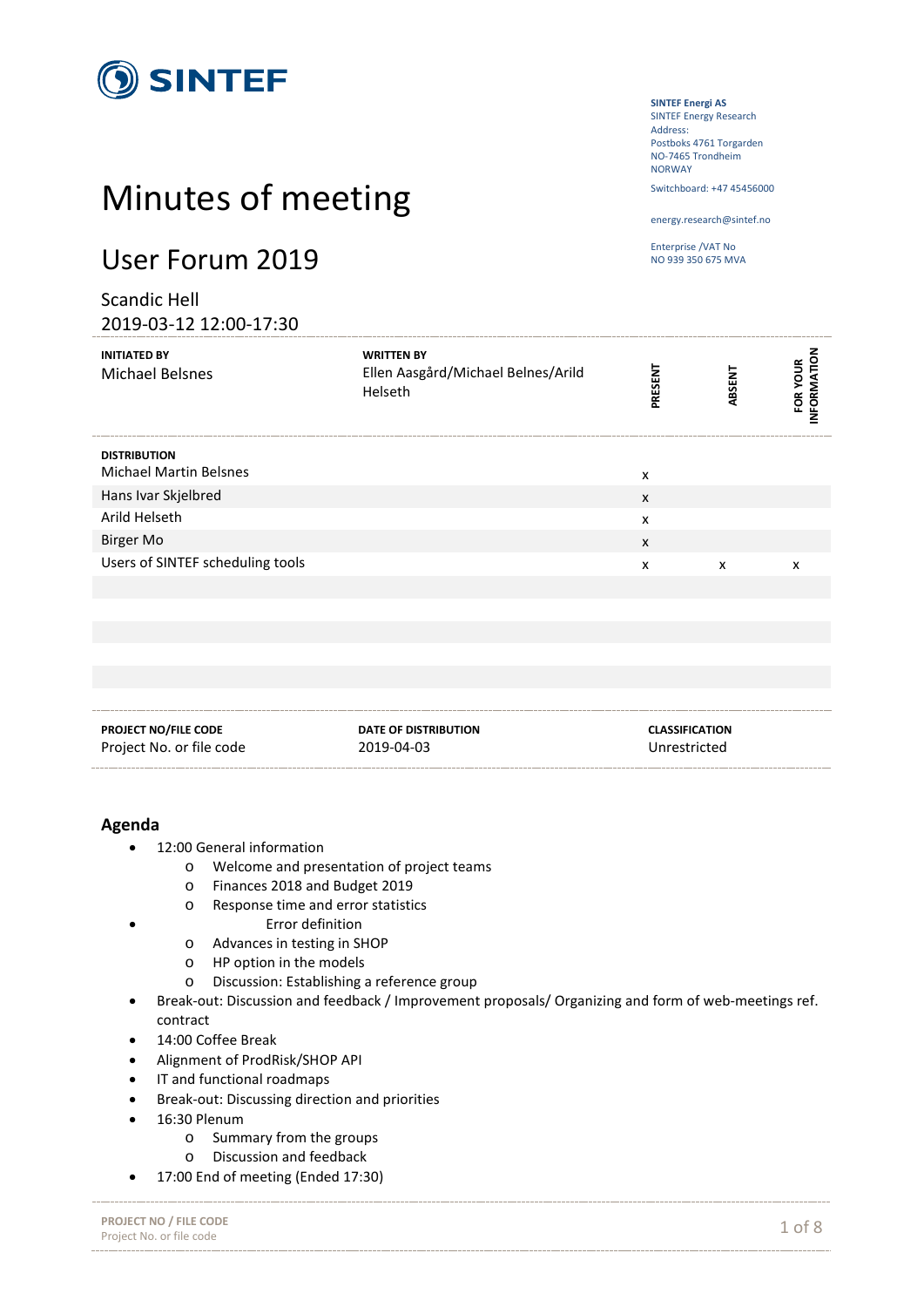

Introduction to the User Forum

User Forum is a yearly event where administrative and IT related issues regarding SINTEF's models are discussed. Major lines in budgets and spending are shown and discussed. The delivery for the previous year and the future plans and roadmaps is presented and users gives feedback and advise to SINTEF regarding improvements.

This is not the only time SINTEF want input. Talk to us during the year also.

### **1 General Information (Michael)**

See also the presentation from the plenary session.

#### **1.1 Activities in 2019**

Some activities in SINTEF tied to development of the models has been:

- Stavanger workshop on hydro scheduling
- API on long term models
- HydroCen ProdRisk-Shop simulator tool, prototype might be ready before summer
- Roadmap, scenarios for 2030. Results show that prices will sometimes be very low for northern Europe

#### **1.2 Model administration**

All the activities for the models are connected in one project that is yearly planned. SINTEF tries to see the different tools in connection and harvest synergies with respect to administration, joint systems, cross-cutting competence, harmonized processes between the tools.

For multiple years the roadmaps give direction of the work. The work with the models is performed under SINTEF's business model, hence non-profit, resulting in shifting money between years. Licence-fees from new customers or from selling new additional functionality is used for further development of the models.

## **1.2.1Organization (Organization chart in the presentation)**

The project is in process of finding a contract responsible to take over for Hans Christian. Until September Michael will handle the contracts, so users might experience that it is not very fast response.

#### **1.3 Budget and numbers**

The maintenance project is one of the largest projects that we have in our department. Every second week the leadership in the project has meetings for discussion and following up on what is going on. Including budgeting and re-budgeting and prioritizing tasks and activities.

Currently we are working with one-year budgets. Michael argues that it might be a bit too short with 1-year planning for larger developments and trends. If the management group finds it useful we will consider to switch to longer budgeting for obtaining specific goals. In the current process we are focusing on where is the need the largest? Longer-term budgeting might also make it easier for research managers to allocate resources in longerterm perspective

The budget for 2019 is approximately 15 mill. This is lower than 2018 and 2017 and follows from the priority of V10 with API and calendar functionality in the long-term models in 2017/18. More details can be seen in the presentation. The excess consumption in the project was periodized over 3 years ending from 2021.

It is Michael's responsibility to ensure a good process in the budgeting. We are working on how to improve this process, ex. the roadmap presented last year. In parallel we are working with the ideal setup in the project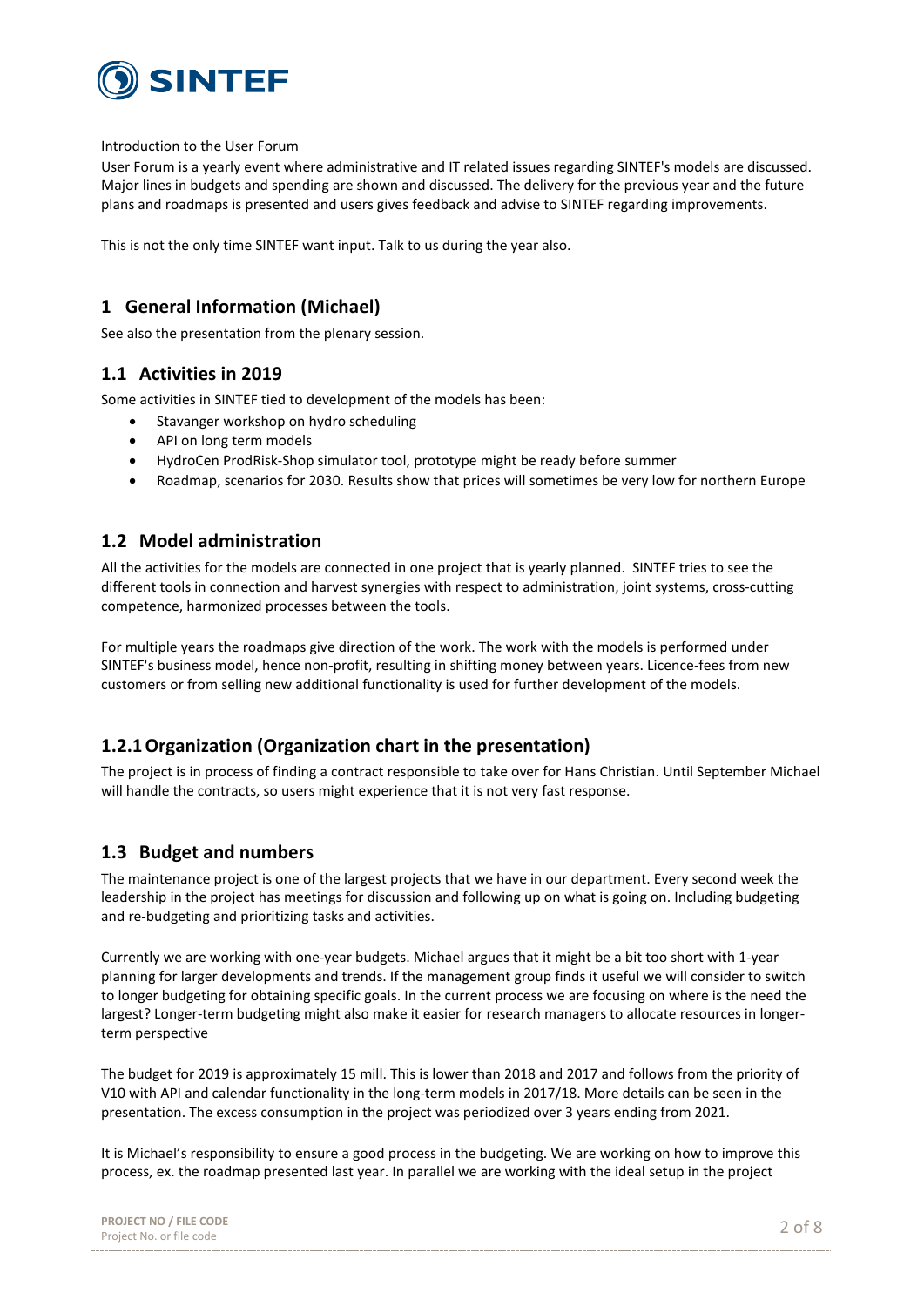

management tools used in SINTEF. We have individual tasks on the different deliveries defined in the maintenance contract so that we can follow how the budget are used.

Q: What is the green bar for LTM 2018? A: Api activities such as the version 10 upgrade with testing and error correction.

#### **1.4 Model activities with funding from licenses**

Last year (2018) , we opened 3 projects:

- 1. Test system on ltm (showed in 2017). People who can do this work has also done API related tasks, so we are not as finished as we would have liked. But we are closer now to have the functionality and ideas to develop this, for instance the ProdRisk project.
- 2. LTM API support that we moved into the maintenance project
- 3. Shop core development and testing.

This years decided activities aim is to get a common API interface for Shop and ProdRisk. SDK from user data to Shop data or ProdRisk data should be the same. The API layout between the two models will be the same.

Q (Nils, Hydro): in budgeting, how is prioritization done? Is it open for the users? Can they ask to see list of activities or participate in prioritization? A: we would like to have feedback on this. We use feedback from the user meeting when we are setting up and prioritizing the activities. Must find the balance between how much to discuss and determine with users, and how much flexibility we need internally. Comment Nils: I don't want to dictate, I just wat transparency. A: We will come back to this issue when discussing the possibility of a reference group.

#### **2 The core development project (Hans Ivar)**

See also the presentation that illustrate this new possibility.

What we have been doing and what we are now able to do.

Before, we had 500 test case for use with SHOP. The cases have fixed combinations of functionality and static input data. Thus we are not able to chase numerical issues that arise due to changing input data.

The project resulted in the possibility to implement a dynamic test system with automatic setup of different data sets, now we are running 15000 new cases very day. All possible combinations of functionality. In addition we can use new data every day and cover much more of the code base.

How do we do in the everyday work?

- Every 15 in checks if server is available,
- The starts a batch of 15 min cases
- Most of the time the server is used for this activity

How do we build a new system every day? Here Pyshop is the starting point of building topologies every day. One example is plant modelling where the method only needs to know the number of plants and highest head. Then it can build a set of plants with random height. Then change the seed to make new topology. Another example is to change optimization period. Now we can use data collected from the internet to trigger start points of cases that and goes back 1 year. To produce a state that is representable for the operational cases we take input from one year ago: inflow from NVE and prices from Nordpool. By this we expect to catch realistic cases that is close to how you would use the model in real life.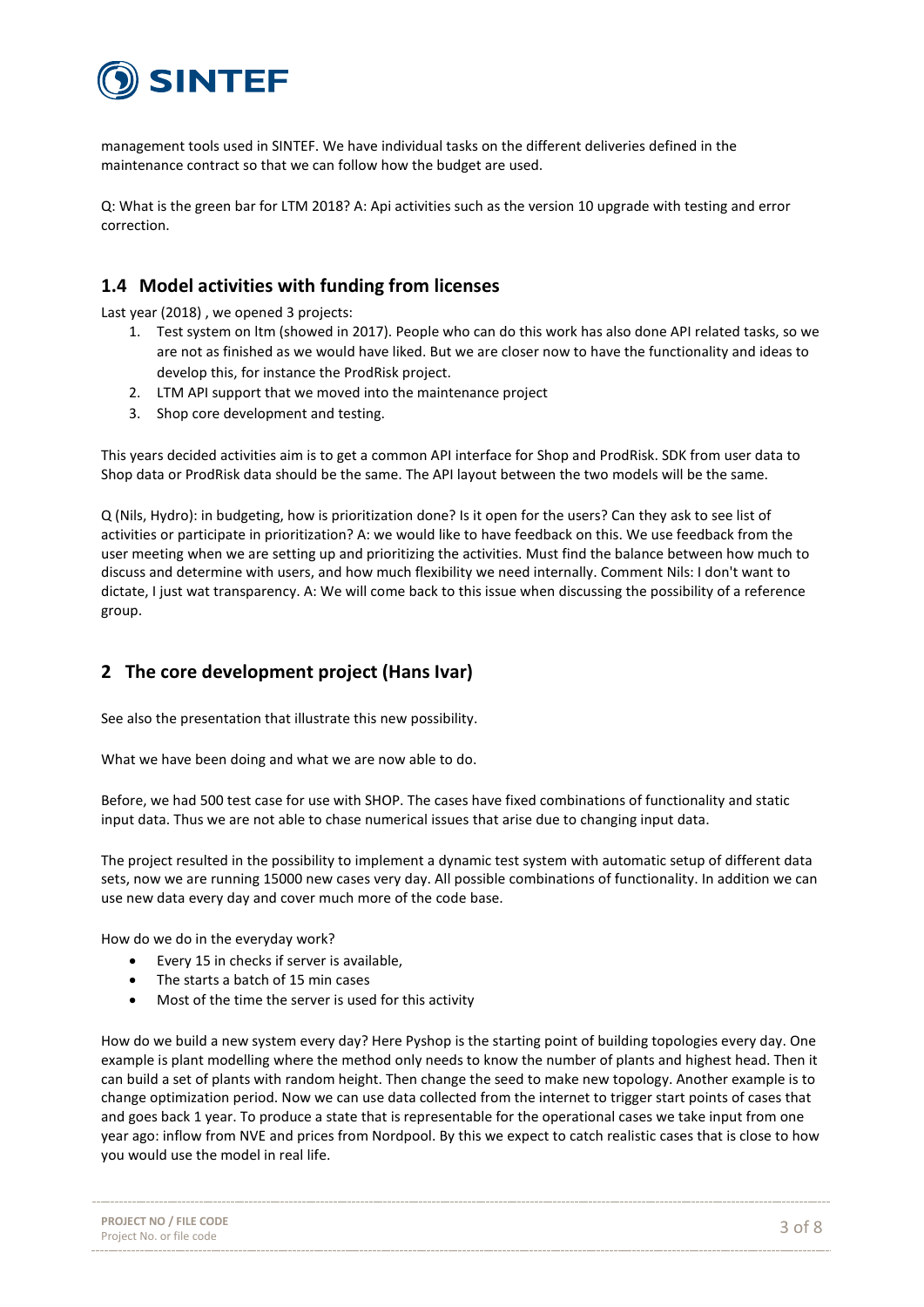

In a systematic way it can be checked:

- That production increases if the price is higher than the water value.
- Can test two or more functionalities and combinations
- Ex: add loss, should give less objective
- Add dynamic segmentation -> should give less prod unbalance
- Functionality can be turned on and off.

We do not have test for all functionality yet, but we plan to expand the system over the next year(s).

An interesting side effect is that the same system will help us design systems in SHOP that will be able to give warnings for inconsistent input that is difficult to capture today.

We expect that the value of this will be high as we go from a case-driven to a user-driven test system. This part of the SHOP system is placed in a GIT-repository that could be opened to the user. If you run PyShop you can run tests and also make your own test scripts that you can give to us to test in our serves or test by yourself on your servers.

Q: Did you find any bugs? A: Do not have less than 0.5 m head in shop. Behave poorly.

The core testing project has been made possible due to license funding. In the project we have tried several approaches and ended up with this approach that is facilitated be the Shop-API. This experience with API and test systems we now planned to make use of in ProdRisk.

#### **3 Error statistics (Bernt)**

Redmine statistics and reports (See presentation)

Bugs reported from ltm Trend that peak come early in the year. Perhaps when adapting data set for new year? Bugs report for stm Shop 12 shows an increase in error that can be traced back to end of 2017

Q: what does the codes mean? Critical etc? A: Good question, it is important that we have a common understanding of this priority.

Q: interesting to know if you get duplicate errors? How many errors are open now? A (Hans Ivar): There are few duplicate errors but not many. Have to access RedMine to get the exact number of errors.

Q: Last year we discussed and decided that it was important to inform all when critical errors occur. I have not seen any of this? A (Michael): important to know the categories that prioritize the errors. We have not had any emergency upgrades based on critical and total breakdown of model use that I know of. If we experience errors that we believe have severe consequences for other users we will go with information to all. A (Hans Ivar): it depends on particular use, iterations, its not sure that one error at one user automatically affects other users

#### **4 Definisjon of criticallity (Michael)**

I do not see a problem with people overreporting critical errors, but anyway I believe that is OK to repeat the criticality definition from the contract.

Critical error is when you get stuck, no way of getting the results you want. For SINTEF, correction of a critical error is more expensive because other work must be put aside. The error correction process also suffers from time pressure when there is little time to think, discuss, plan and find the best approach. We on the SINTEF side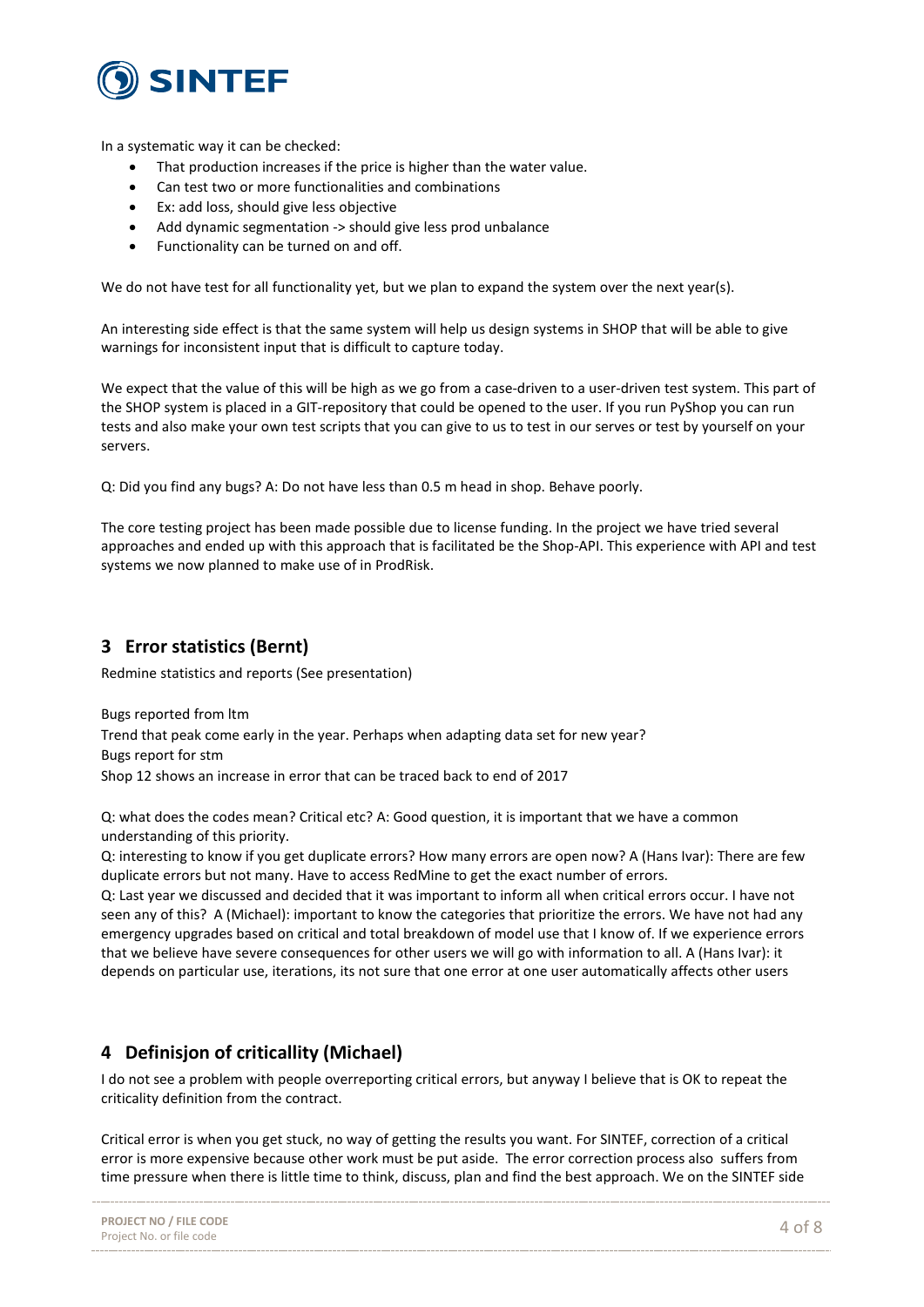

should phone you when you get errors in order to make the prioritization correct. We will try to improve our dialog with you on this issue.

Q: Could we get a streamlined process for releases? A: (Michael) We certainly want a streamlined process. Currently this is what happens: the message/error is sent to Redmine, gets a number that will be sent to you for reference. People on watch will see that something new has come up. We should call you to discuss. Then it will be assigned to somebody in SINTEF that is available for following up. The Shop group has meeting almost every work day for follow-up of errors. On LTM, we go through all open cases one a week. and where the primary experts can come with advice to people how hare handling this case. If there is critical errors there will be specific discussion regarding this case. When the error is corrected the user will get information about where to download the correction together with information about the differences between the new and later versions. We see that there are steps that can still be improved in this process.

Q: Many of the errors we have reported take time. In version 12 we have had a lot of errors. Each error that stops us from using version 12 is critical. A (Michael): I expect and assume that a fix for a critical error should also immediately result in installation and operationalization of the correction.

Q: A list of known errors could be useful.

A (Michael): We will investigate the possibility that the error list can open. This requires that you as users performs the quality check of the information regarding an error that can be open and what information that is confidential.

C: Would a sentence that can explain the error but can be open be helpful? A (Michael): This is exactly the solution that we are working on. We would like to be able to autogenerate an error list on daily basis or even on request.

Q. Can this list be combined with a work-round that can be public? A (Michael): we will try to find solutions that can allow that.

#### **5 Information about the HP option (Michael)**

SINTEF can offer large scale use of optimization capacity from IBM for use in the scheduling tools. See the presentation. If you want to know more talk to Michael Belsnes or Bjørn Holmvik (Powel)

#### **6 Reference group (Michael)**

It might be an idea to make a reference/advisory group where we can have more frequent meetings. It will require extra effort for people joining. Could give input to the agenda to user forums making them better meetings. In some projects/activities there is an extra benefit that we are reporting to somebody or a group. This could make progress easier, and the results more focused to what the users need. We would like the group also to have people who could input advise on technology side. Is this a good idea? Would you be interested? About than half of the participants are positive to the idea.

Q: would there be different groups on STM and LTM? A (Michael): this has not been discussed. Sometimes it is questions that cut across the models (administrative) but sometimes not (technical). We will consider this when we discuss whether or not to do this. At least such a group should have representatives matching the different models.

#### **7 ProdRisk-Shop API (Hans Ivar)**

See the presentation.

Some basic assumptions:

- Advantage that functionalities can build on top of the API. Might change what is inside the model box and what can be outside, it will be easier and possible to handle more issues on the outside.
- Beneficial if what we build and learn from one model is used on other models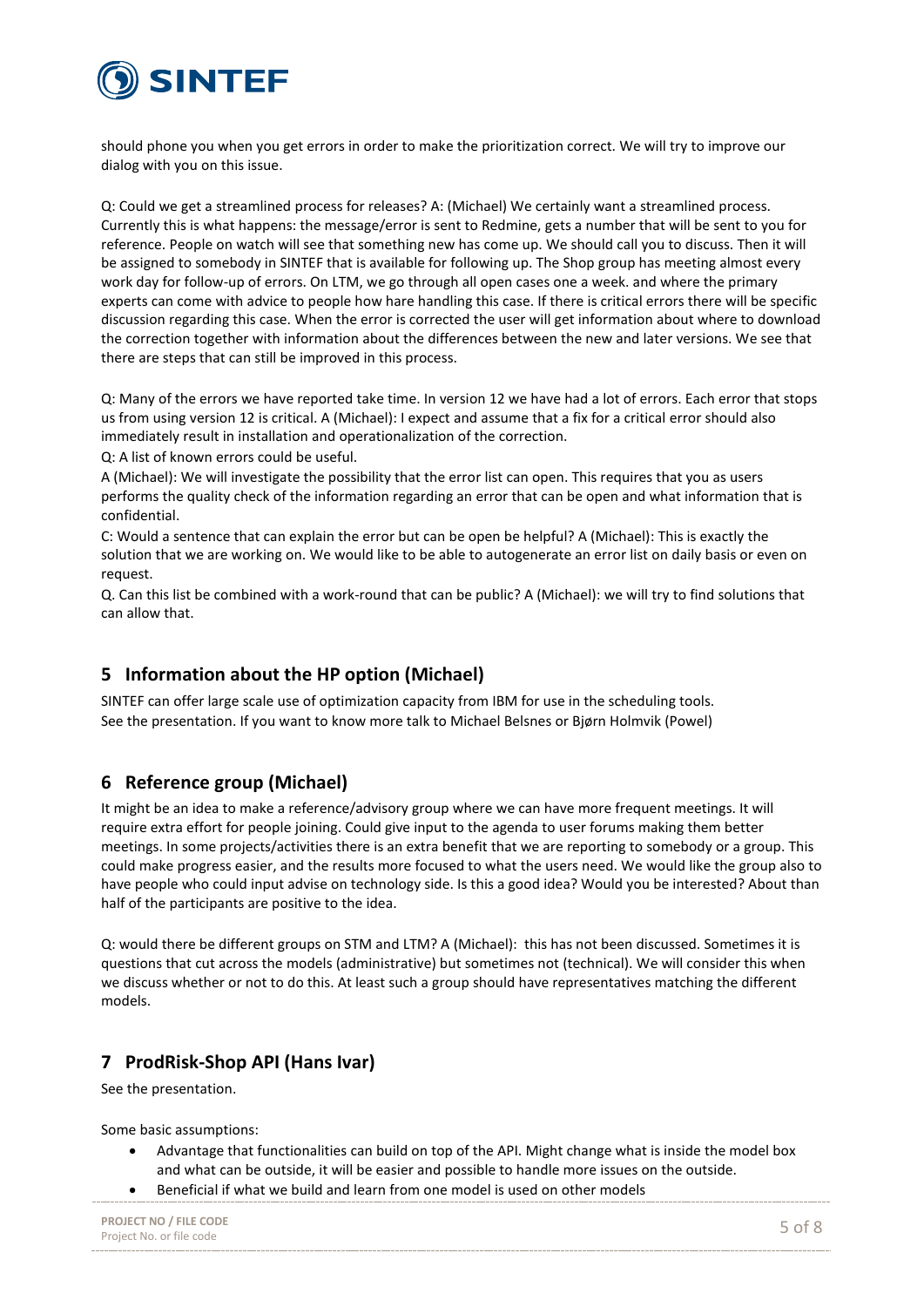

- Would beneficial if we could reuse some of the API code for other models
- Any difference that is allowed to continue will cost a lot to maintain over time

We will look on question such as:

- Which parts of modelling can be generalized?
- What can be done on top of API closer to user: ex. software development kit
- Wrapper in python that makes it easier to use the API, as in SHOP. Can it be the same?
- What functions and data should be available for both shop and prodrisk?

ProdRisk is closest to Shop and the starting point of the current ProdRisk API is an earlier version of the Shop API. This will also be beneficial for simulator currently developed in FME HydroCen. Hence the starting point is with many similarities, but also with many small differences.

The biggest job in the project is not the API itself, but the functionalities below and above the API, the mapping and the wrapping. There are some fundamental differences between the models "below the API". Shop has one data source and all in memory. ProdRisk with many data sources and several ways for data to go into the model.

We aim at more harmonized input to ProdRisk. Would like to reduce the dataflow between the modules and the different formats of data that that the flow represents. The project is still in the planning phase, but we have resources and people to do this in the next half year.

Q: When do we expect the first results to test? A (Michael): We have not made a timeline yet. But project plan is discussed.

Q: How is this related to Vansimtap? If you solve the ProdRisk problem, do you also solve the Vansimtap problem? A (Birger): We have defined it to be ProdRisk. The API will focus on the data necessary to run ProdRisk, and there are other files that are needed to run Vansimtap, so it is not a direct one-to-one link, although it will be quite similar.

C: We would like to have both. We would probably wait to implement a ProdRisk API until Vansimtap is done, otherwise we would have to do it twice.

A: ProdRisk vs Vansimtap, aren't all the input data the same? If we want detailed results for reservoirs, would that be part of the results now? A: (Birger): If you don't need the end-values, just set time horizon longer. Idea (Arild) : could we just verify that giving manual end values, compared to values from Vansimtap, give enough results? We need to verify. Comment from user: we have done some testing and it seems ok to us.

#### **8 General comments/request**

Can budgeting be available in advance of the decision and hence increase transparency? More statistics on "public" errors would be interesting

SINTEF should have better processes for informing users in case of critical errors.

Is the definition of criticality of errors known to all?

Making the list of errors available to all – not the detailed description but a heading. Can the error list be coordinated with information about the possible work-arounds?

#### **9 Breakout session 1 - IT, Management, What to model**

Se the presentation from the breakout session with all results from all groups.

#### **10 Breakout session 2 - KTM/LTM**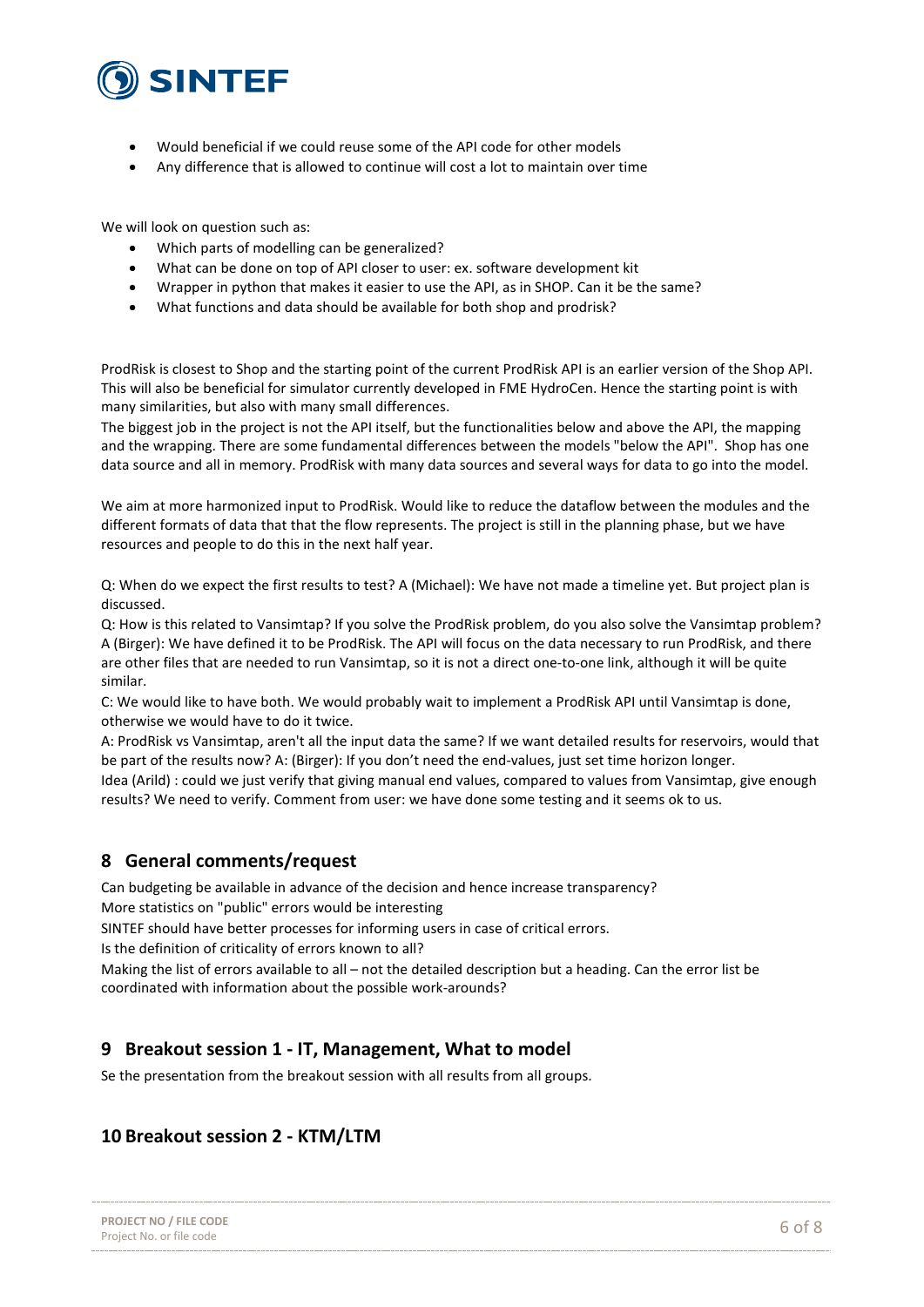

#### **10.1Roadmap for Shop (Hans Ivar)**

Good discussion in last section, this will be considered as input to the roadmap, now we will focus on integration and features.

Things we are working on, plan to work on that will be included considered for the KTM roadmap. The Roadmap discussed here is for maintenance project, but also for other projects:

- Solver library, linux, docker, pyshop, matlab
- Alternative integration options
- First language take a long time and effort, but other languages are easier
- Ideas not implemented vet.
- Input data verification and validation.
- Tunnel modelling

Topics that was discussed were:

- Documentation improvements. The user should not have to read 130 pages, and we aim to make more interactive documentation so that you can get help for exactly what the user need
- Performance improvement. Have been adding functionally which has decreased performance considering calculation time but have not considered explicit computational measures. Some ideas that we can consider is: relative variable, helpful variables, warm start possibilities. It is possible to apply meta heuristics after we build the model, before we start Cplex. Separate building of lp models or architecture changes to the LP models that can make then more efficient.

#### **11 Summary in Plenum (Group leaders and Michael)**

Group 1 mainly discussed Version 10 of LTM

Group 2: Raised the question: should everything implemented from scratch? The main feedback from the group is that the direction with API and modularization that SINTEF started in is the right one.

#### Group 3:

Well-functioning API for all models. New technology should be tested such as GPU. Easier access to models: containers, linux, more analysis, sensitivity, calculate cost matrix, higher performance. SINTEFs thoughts on open source. Partnership: help to self-helf. Somewhere to ask questions and get feedback from SINTEF and other users. Documentation should be improved. Easier to search for what you need. Release plans.

Group4: Expectations to SINTEF ex a better way to communicate with and between users. Easy understandable use of the models - documentation. Seamless use of data and models. Higher performance needed in all models.. How to manage legacy code and the role of SINTEF as both program house and research institute.

#### **Minutes of meeting**